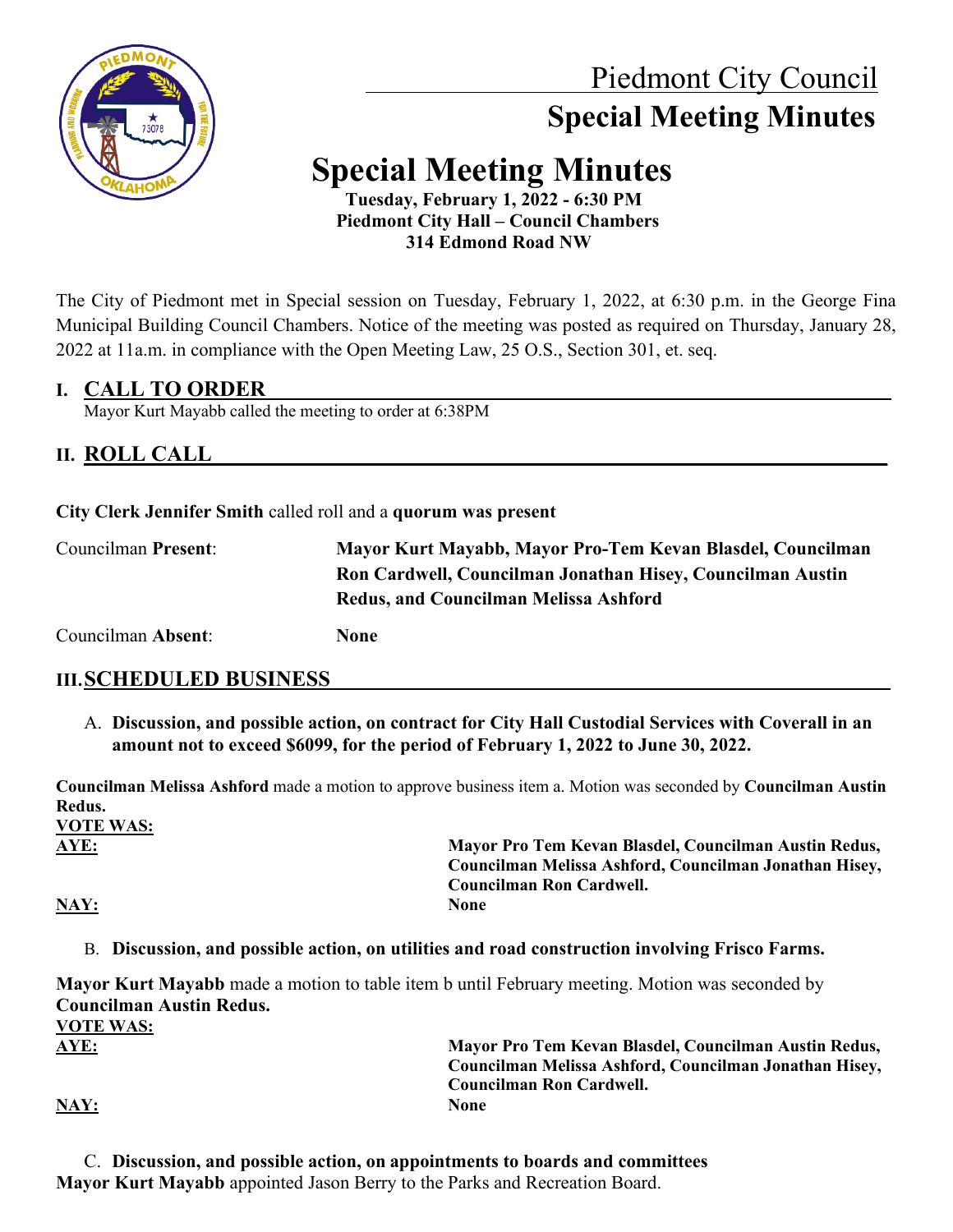**Mayor Kevan Blasdel** made a motion to approve the appointment of Jason Berry to the Parks and Recreation Board. Motion was seconded by **Councilman Melissa Ashford. VOTE WAS: AYE: Mayor Pro Tem Kevan Blasdel, Councilman Austin Redus,** 

**NAY: None**

**Councilman Melissa Ashford, Councilman Jonathan Hisey, Councilman Ron Cardwell.**

**Mayor Kurt Mayabb** appointed Billy Saunders to the Planning Commission.

**Councilman Ron Cardwell** made a motion to approve the appointment of Billy Saunders to the Planning Commission. Motion was seconded by **Councilman Melissa Ashford VOTE WAS: AYE: Mayor Pro Tem Kevan Blasdel, Councilman Austin Redus, Councilman Melissa Ashford, Councilman Jonathan Hisey,** 

**NAY: None**

**Councilman Ron Cardwell.**

### **IV.ADJOURNMENT \_\_\_\_\_\_**

Mayor Kurt Mayabb adjourned the meeting at 7:35PM

\_\_\_\_\_\_\_\_\_\_\_\_\_\_\_\_\_\_\_\_\_\_\_\_\_\_\_\_\_\_\_\_\_\_\_\_\_ \_\_\_\_\_\_\_\_\_\_\_\_\_\_\_\_\_\_\_\_\_\_\_\_\_\_\_\_\_\_\_\_\_\_\_\_\_

 **Mayor Kurt Mayabb City Secretary Arielle Garcia**